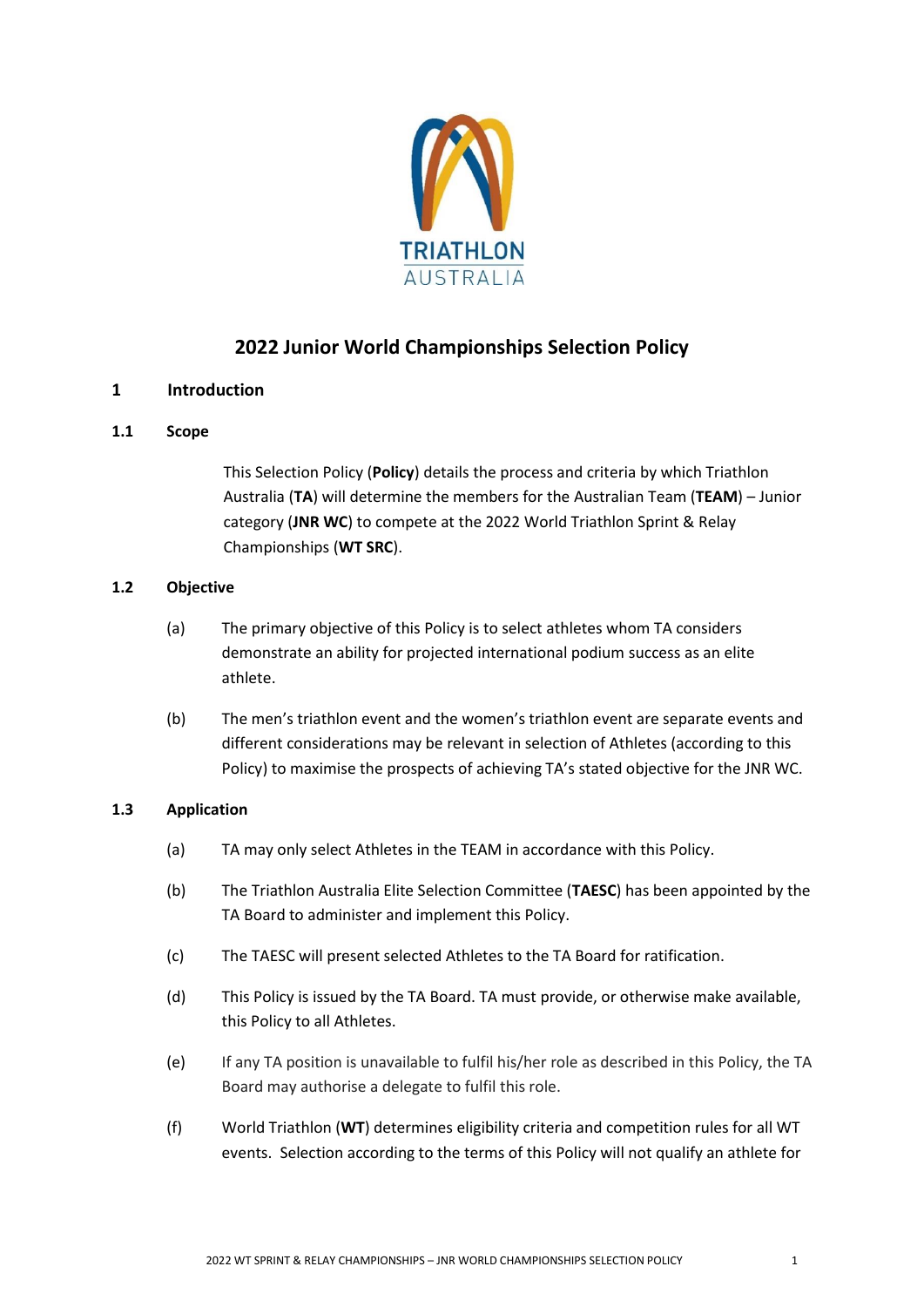participation in the JNR WC if the athlete is not eligible according to the applicable WT eligibility rules.

(g) Under the current rules, entry to the JNR WC is accepted only through nomination from the National Federation, being TA.

# **2 Eligibility**

TA will not select an Athlete unless, as at the Selection Date, TA is satisfied on reasonable grounds that the Athlete:

- (a) is a current member of TA;
- (b) meets the eligibility requirements for citizenship as determined by the Australian Government;
- (c) satisfies all WT Rules;
- (d) is not serving any current sanctions; and
- (e) if requested by the National Performance Director (**NPD**), agree to and sign the 2022 TA Athlete Agreement prior to confirmation of acceptance of TEAM selection.
- (f) Any selected member of the TEAM not willing to sign the 2022 TA Athlete Agreement may be excluded from the TEAM, and replaced at the discretion of the TAESC.

If there is any doubt regarding eligibility to compete for Australia, Athletes must contact the Chief Executive Officer (**CEO**) of TA for clarification.

#### **3 Qualification of Athlete Quota Positions**

- **3.1** TA may only select Athletes to the TEAM where, under the WT Competition Qualification Criteria, WT has awarded TA Athlete quota positions. See **clause 5** of the World Triathlon Championship Series and Finals Qualification Criteria on how the quota is awarded [https://www.triathlon.org/uploads/docs/World\\_Triathlon\\_Qualification\\_Criteria\\_WTS.pdf](https://www.triathlon.org/uploads/docs/World_Triathlon_Qualification_Criteria_WTS.pdf)
- **3.2** TA may not select more Athletes than are permitted under the WT Competition Qualification Criteria.
- **3.3** Neither this Policy nor WT requires TA to select the maximum number of athletes to the TEAM for the JNR WC.
- **3.4** Neither this Policy nor WT requires TA to select any athletes to the TEAM for the JNR WC.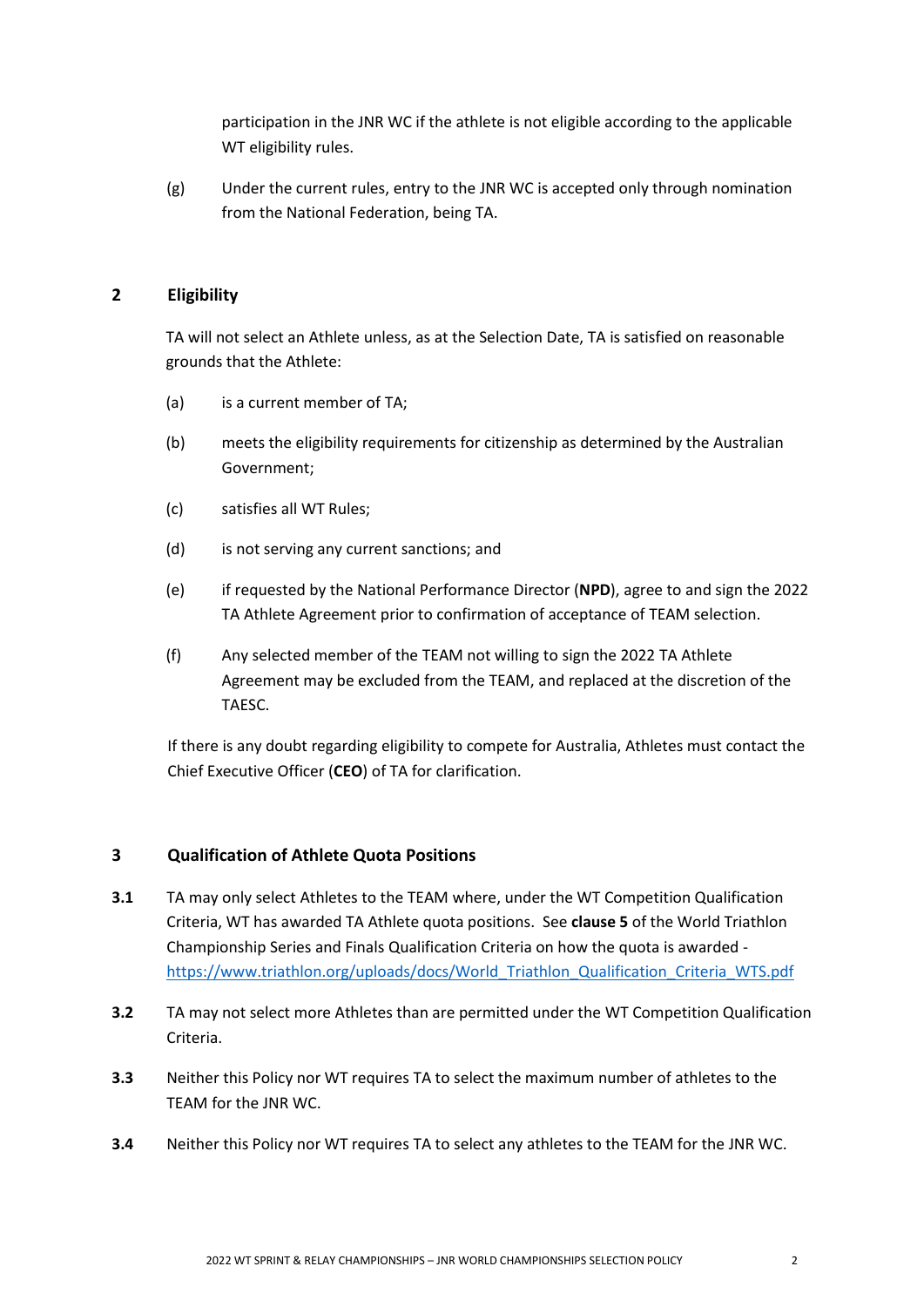#### **4 Selection Process**

- **4.1** For the purposes of selection to the TEAM, Athletes may be selected by:
	- (a) Automatic selection; or
	- (b) Discretionary selection.
- **4.2** An Athlete may be selected by automatic selection if they meet any of the following criteria:
	- (a) First  $(1^{st})$  Australian on the podium (top 3) at the 2022 Australian Junior Sprint Championships.

**OR**

- (b) First  $(1^{st})$  Australian on the podium (top 3) at the 2022 Oceania Triathlon Junior Championships.
	- (i) Should an athlete that meets automatic selection, under **clause 4.2.a**, be the First  $(1<sup>st</sup>)$  Australian on the podium, the position will roll down to the next athlete provided they finish on the podium.

#### **OR**

- (c) Should the full country quota (3) be qualified at the 2022 Oceania Triathlon Junior Championships, as outlined in **clause 3.1**, the additional quota position will be awarded to the second placed Australian at the 2022 Oceania Triathlon Junior Championships, provided they finish within the top five (5) positions of the race.
	- (i) Should an athlete that meets automatic selection, under **clause 4.2.a**, be one of the top five (5) finishers, the position will roll down to the next athlete provided they finish in the top five (5) positions of the race.
- (d) Should the 2022 Australian Junior Sprint Championships and/or Oceania Triathlon Junior Championships be altered from the sprint distance swim/cycle/run format, the relevant race will be void and will not apply for the purposes of automatic selection.
- (e) An assessment will be made at 30 days and 7 days from race start on viability of athletes' ability to travel in consideration of border restrictions.
- (f) Based on the assessment of border restrictions in place, TA reserves the right to void the races, under **clause 4.2a/b,** for purposes of automatic selection.
- **4.3** Any remaining position/s not selected automatically, will be selected via discretionary selection.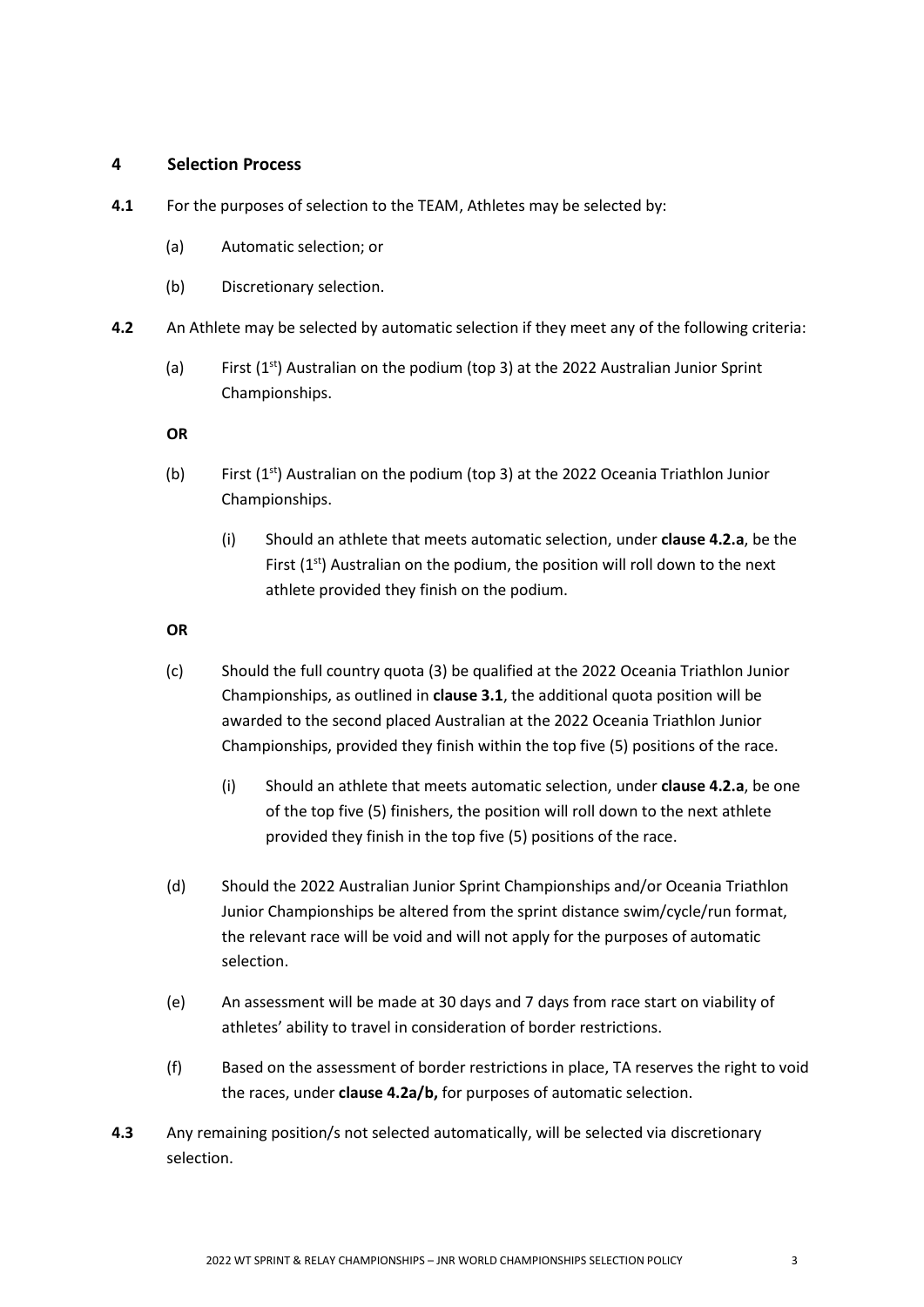(i) In exercising its discretion in selecting positions on the TEAM, the TAESC may (in its absolute discretion) consider any matter it deems relevant in meeting the primary objective outlined in **clause 1.2.** The TAESC may consider performances in races up to and including **24 April 2022.** This discretion is absolute and need not be exercised.

# **5 Reserve Athletes**

- **5.1** The TAESC may identify additional Athletes of each gender as Reserve Athletes.
- **5.2** In exercising its discretion to select Reserve Athletes, the TAESC may (in its absolute discretion) consider and relevant matter.
- **5.3** Reserves may be ranked by the TAESC and will only be chosen from among eligible Athletes.
- **5.4** Athletes selected as a Reserve according to this Policy will not be members of the TEAM unless they replace a TEAM member by operation of this Policy OR additional quota spots become available from WT.

## **6 Team Membership Conditions**

- **6.1** On selection to the TEAM, all Athletes, including named Reserve Athletes, must comply with the TA's Standard [Event/Team Representation Continuing Form, Fitness and Medical](http://www.triathlon.org.au/Assets/Triathlon+Australia+Digital+Assets/Athlete+Fitness+and+Medical+Obligations.pdf)  [Assessment Obligations,](http://www.triathlon.org.au/Assets/Triathlon+Australia+Digital+Assets/Athlete+Fitness+and+Medical+Obligations.pdf) dated November 2018.
- **6.2** If an Athlete does not meet either the requirements or obligations set out in TA's Standard Event/Team Representation Continuing Form, Fitness and Medical Assessment Obligations, TA may, via the discretion of the NPD, exclude the Athlete from the selected Athletes and nominate a Reserve Athlete to replace the withdrawn Athlete.

# **7 Notification of Selections**

The TEAM for the JNR WC will be announced by TA on or about the week beginning **9 May 2022**.

#### **8 Funding**

Confirmation of support for selected athletes will be advised on or before the announcement of the TEAM.

# **9 Appeals**

An Eligible Athlete, who is not selected, may appeal that decision, under th[e Triathlon](http://www.triathlon.org.au/Assets/Triathlon+Australia+Digital+Assets/2017+Triathlon+Australia+Appeals+Policy.pdf)  [Australia Appeals Policy,](http://www.triathlon.org.au/Assets/Triathlon+Australia+Digital+Assets/2017+Triathlon+Australia+Appeals+Policy.pdf) dated 2017.